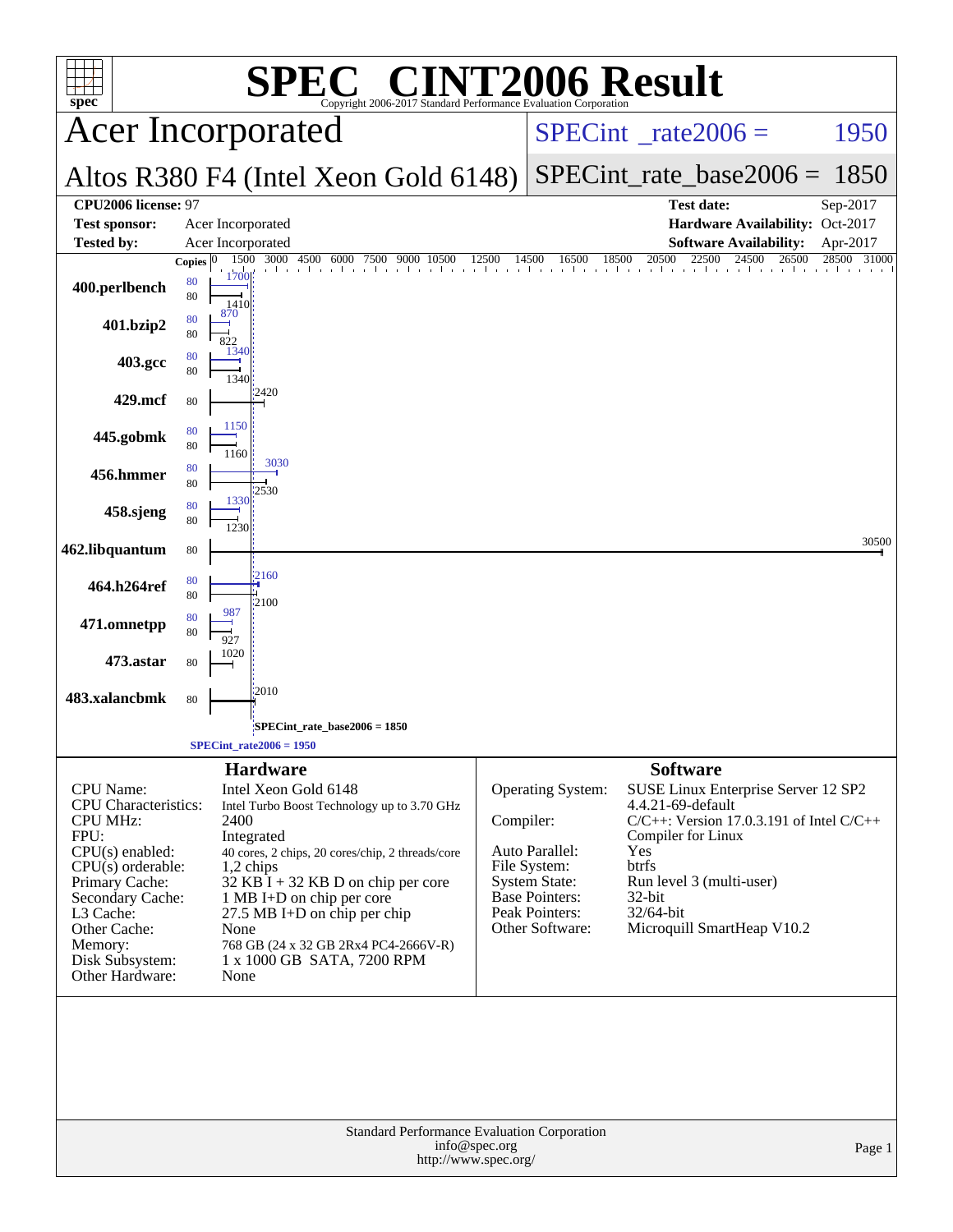

Acer Incorporated

SPECint rate $2006 =$  1950

#### Altos R380 F4 (Intel Xeon Gold 6148) [SPECint\\_rate\\_base2006 =](http://www.spec.org/auto/cpu2006/Docs/result-fields.html#SPECintratebase2006) 1850

#### **[CPU2006 license:](http://www.spec.org/auto/cpu2006/Docs/result-fields.html#CPU2006license)** 97 **[Test date:](http://www.spec.org/auto/cpu2006/Docs/result-fields.html#Testdate)** Sep-2017

**[Test sponsor:](http://www.spec.org/auto/cpu2006/Docs/result-fields.html#Testsponsor)** Acer Incorporated **Acceleration Availability:** Oct-2017 **[Tested by:](http://www.spec.org/auto/cpu2006/Docs/result-fields.html#Testedby)** Acer Incorporated **[Software Availability:](http://www.spec.org/auto/cpu2006/Docs/result-fields.html#SoftwareAvailability)** Apr-2017

### **[Results Table](http://www.spec.org/auto/cpu2006/Docs/result-fields.html#ResultsTable)**

|                                                                                                          | <b>Base</b>   |                |       |                |       |                | <b>Peak</b> |               |                |              |                |              |                |              |
|----------------------------------------------------------------------------------------------------------|---------------|----------------|-------|----------------|-------|----------------|-------------|---------------|----------------|--------------|----------------|--------------|----------------|--------------|
| <b>Benchmark</b>                                                                                         | <b>Copies</b> | <b>Seconds</b> | Ratio | <b>Seconds</b> | Ratio | <b>Seconds</b> | Ratio       | <b>Copies</b> | <b>Seconds</b> | <b>Ratio</b> | <b>Seconds</b> | <b>Ratio</b> | <b>Seconds</b> | <b>Ratio</b> |
| 400.perlbench                                                                                            | 80            | 554            | 1410  | 555            | 1410  | 554            | <b>1410</b> | 80            | 463            | 1690         | 461            | <b>1700</b>  | 461            | 1700         |
| 401.bzip2                                                                                                | 80            | 942            | 819   | 939            | 822   | 927            | 833         | 80            | 887            | 870          | 888            | 869          | 875            | 882          |
| $403.\text{gcc}$                                                                                         | 80            | 481            | 1340  | 480            | 1340  | 484            | 1330        | 80            | 480            | 1340         | 483            | 1330         | 482            | 1340         |
| $429$ .mcf                                                                                               | 80            | 301            | 2420  | 301            | 2420  | 300            | 2430        | 80            | 301            | 2420         | 301            | 2420         | 300            | 2430         |
| $445$ .gobmk                                                                                             | 80            | 725            | 1160  | 724            | 1160  | 725            | <b>1160</b> | 80            | 727            | 1150         | 728            | 1150         | 728            | 1150         |
| 456.hmmer                                                                                                | 80            | 292            | 2550  | 295            | 2530  | 295            | 2530        | 80            | 248            | 3010         | 246            | 3030         | 245            | 3040         |
| 458.sjeng                                                                                                | 80            | 786            | 1230  | 784            | 1230  | 785            | 1230        | 80            | 729            | 1330         | 728            | 1330         | 728            | 1330         |
| 462.libquantum                                                                                           | 80            | 54.4           | 30500 | 54.3           | 30500 | 54.3           | 30500       | 80            | 54.4           | 30500        | 54.3           | 30500        | 54.3           | 30500        |
| 464.h264ref                                                                                              | 80            | 845            | 2100  | 843            | 2100  | 844            | 2100        | 80            | 819            | 2160         | 823            | 2150         | 798            | 2220         |
| 471.omnetpp                                                                                              | 80            | 539            | 927   | 540            | 926   | 539            | 927         | 80            | 507            | 986          | 505            | 989          | 506            | 987          |
| $473$ . astar                                                                                            | 80            | 551            | 1020  | 550            | 1020  | 551            | 1020        | 80            | 551            | 1020         | 550            | 1020         | 551            | 1020         |
| 483.xalancbmk                                                                                            | 80            | 274            | 2020  | 274            | 2010  | 274            | 2010        | 80            | 274            | 2020         | 274            | 2010         | 274            | 2010         |
| Results appear in the order in which they were run. Bold underlined text indicates a median measurement. |               |                |       |                |       |                |             |               |                |              |                |              |                |              |

### **[Submit Notes](http://www.spec.org/auto/cpu2006/Docs/result-fields.html#SubmitNotes)**

 The numactl mechanism was used to bind copies to processors. The config file option 'submit' was used to generate numactl commands to bind each copy to a specific processor. For details, please see the config file.

### **[Operating System Notes](http://www.spec.org/auto/cpu2006/Docs/result-fields.html#OperatingSystemNotes)**

Stack size set to unlimited using "ulimit -s unlimited"

### **[Platform Notes](http://www.spec.org/auto/cpu2006/Docs/result-fields.html#PlatformNotes)**

 BIOS Configuration: CPU Power and Performance Policy set to Performance IMC set to 1-way interleaving Sub\_NUMA Cluster set to enabled Set Fan Profile set to Performance Sysinfo program /usr/cpu2006/config/sysinfo.rev6993 Revision 6993 of 2015-11-06 (b5e8d4b4eb51ed28d7f98696cbe290c1) running on linux-4jae Mon Sep 11 09:01:31 2017

 This section contains SUT (System Under Test) info as seen by some common utilities. To remove or add to this section, see: <http://www.spec.org/cpu2006/Docs/config.html#sysinfo>

 From /proc/cpuinfo model name : Intel(R) Xeon(R) Gold 6148 CPU @ 2.40GHz 2 "physical id"s (chips) 80 "processors" Continued on next page

> Standard Performance Evaluation Corporation [info@spec.org](mailto:info@spec.org) <http://www.spec.org/>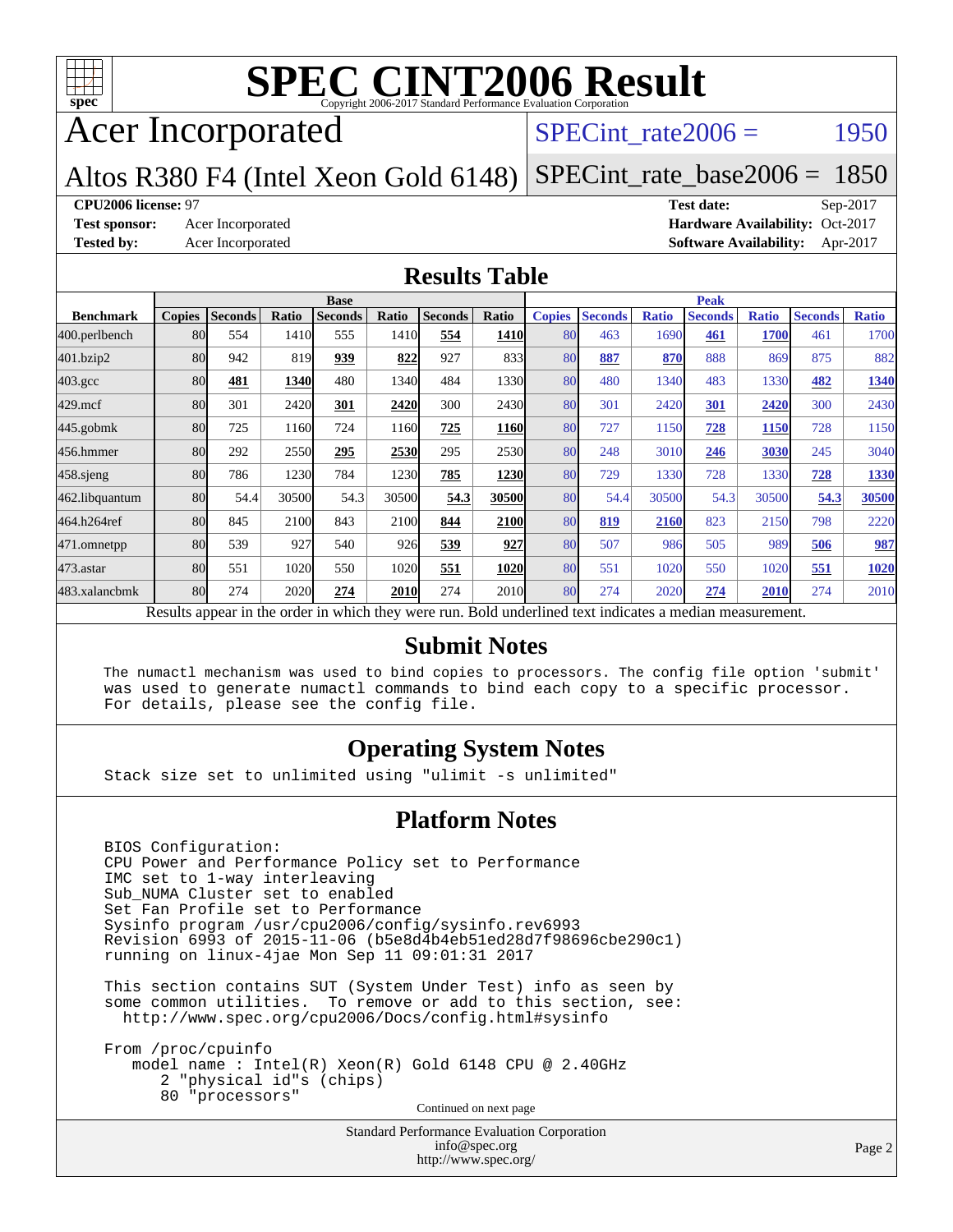

Acer Incorporated

SPECint rate $2006 =$  1950

Altos R380 F4 (Intel Xeon Gold 6148) [SPECint\\_rate\\_base2006 =](http://www.spec.org/auto/cpu2006/Docs/result-fields.html#SPECintratebase2006) 1850

**[Test sponsor:](http://www.spec.org/auto/cpu2006/Docs/result-fields.html#Testsponsor)** Acer Incorporated **Acceleration Availability:** Oct-2017

**[CPU2006 license:](http://www.spec.org/auto/cpu2006/Docs/result-fields.html#CPU2006license)** 97 **[Test date:](http://www.spec.org/auto/cpu2006/Docs/result-fields.html#Testdate)** Sep-2017 **[Tested by:](http://www.spec.org/auto/cpu2006/Docs/result-fields.html#Testedby)** Acer Incorporated **[Software Availability:](http://www.spec.org/auto/cpu2006/Docs/result-fields.html#SoftwareAvailability)** Apr-2017

### **[Platform Notes \(Continued\)](http://www.spec.org/auto/cpu2006/Docs/result-fields.html#PlatformNotes)**

Standard Performance Evaluation Corporation [info@spec.org](mailto:info@spec.org) <http://www.spec.org/> cores, siblings (Caution: counting these is hw and system dependent. The following excerpts from /proc/cpuinfo might not be reliable. Use with caution.) cpu cores : 20 siblings : 40 physical 0: cores 0 1 2 3 4 8 9 10 11 12 16 17 18 19 20 24 25 26 27 28 physical 1: cores 0 1 2 3 4 8 9 10 11 12 16 17 18 19 20 24 25 26 27 28 cache size : 28160 KB From /proc/meminfo<br>MemTotal: 791025268 kB HugePages\_Total: 0 Hugepagesize: 2048 kB /usr/bin/lsb\_release -d SUSE Linux Enterprise Server 12 SP2 From /etc/\*release\* /etc/\*version\* SuSE-release: SUSE Linux Enterprise Server 12 (x86\_64) VERSION = 12 PATCHLEVEL = 2 # This file is deprecated and will be removed in a future service pack or release. # Please check /etc/os-release for details about this release. os-release: NAME="SLES" VERSION="12-SP2" VERSION\_ID="12.2" PRETTY\_NAME="SUSE Linux Enterprise Server 12 SP2" ID="sles" ANSI\_COLOR="0;32" CPE\_NAME="cpe:/o:suse:sles:12:sp2" uname -a: Linux linux-4jae 4.4.21-69-default #1 SMP Tue Oct 25 10:58:20 UTC 2016 (9464f67) x86\_64 x86\_64 x86\_64 GNU/Linux run-level 3 Sep 11 08:59 SPEC is set to: /usr/cpu2006 Filesystem Type Size Used Avail Use% Mounted on<br>
/dev/sda3 btrfs 930G 194G 734G 21% / btrfs 930G 194G 734G 21% / Additional information from dmidecode: Warning: Use caution when you interpret this section. The 'dmidecode' program reads system data which is "intended to allow hardware to be accurately determined", but the intent may not be met, as there are frequent changes to hardware, firmware, and the "DMTF SMBIOS" standard. BIOS Intel Corporation SE5C620.86B.00.01.0004.071220170215 07/12/2017 Memory: Continued on next page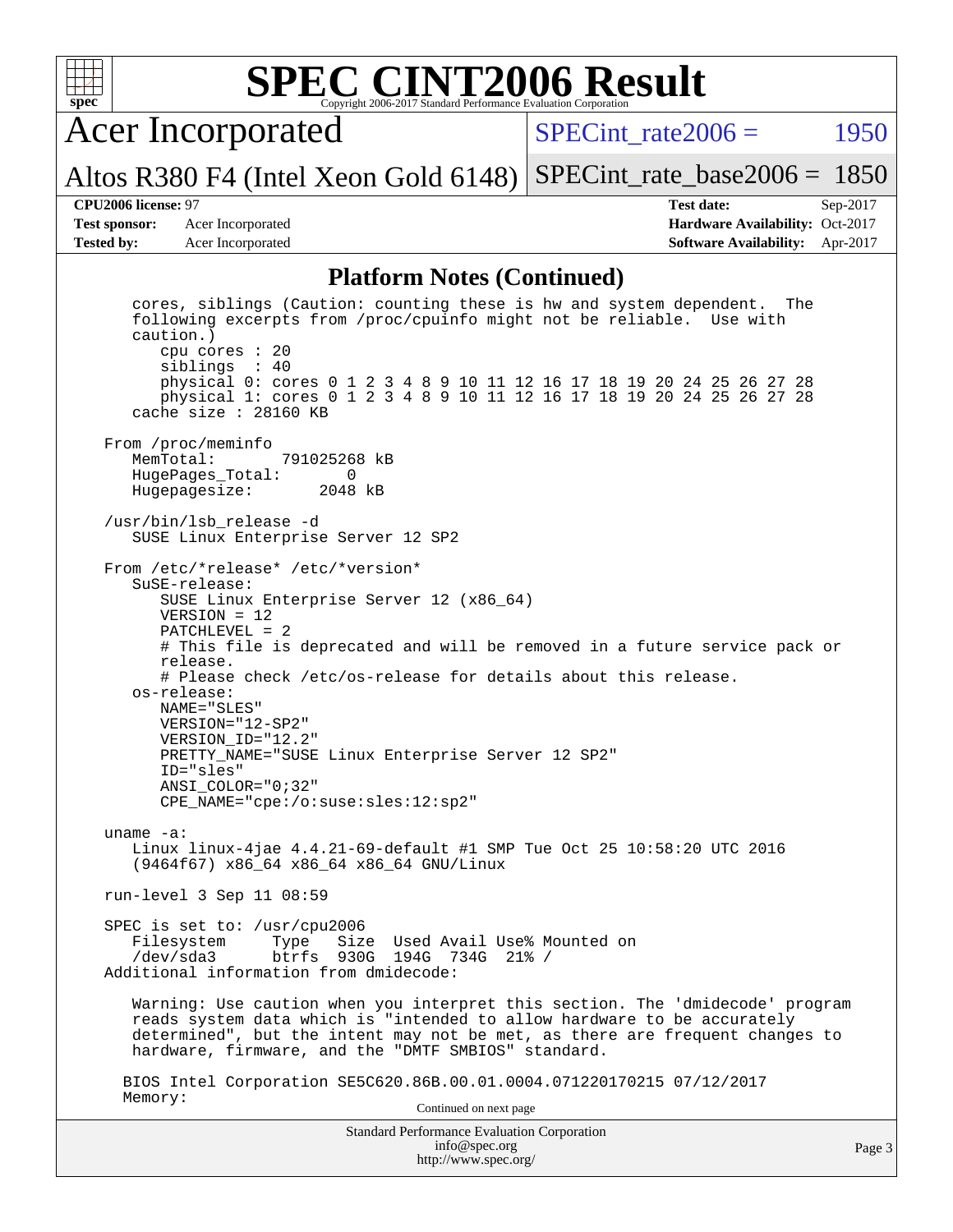

Acer Incorporated

SPECint rate $2006 =$  1950

Altos R380 F4 (Intel Xeon Gold 6148) [SPECint\\_rate\\_base2006 =](http://www.spec.org/auto/cpu2006/Docs/result-fields.html#SPECintratebase2006) 1850

**[CPU2006 license:](http://www.spec.org/auto/cpu2006/Docs/result-fields.html#CPU2006license)** 97 **[Test date:](http://www.spec.org/auto/cpu2006/Docs/result-fields.html#Testdate)** Sep-2017 **[Test sponsor:](http://www.spec.org/auto/cpu2006/Docs/result-fields.html#Testsponsor)** Acer Incorporated **Acceleration Availability:** Oct-2017 **[Tested by:](http://www.spec.org/auto/cpu2006/Docs/result-fields.html#Testedby)** Acer Incorporated **[Software Availability:](http://www.spec.org/auto/cpu2006/Docs/result-fields.html#SoftwareAvailability)** Apr-2017

### **[Platform Notes \(Continued\)](http://www.spec.org/auto/cpu2006/Docs/result-fields.html#PlatformNotes)**

24x Micron 36ASF4G72PZ-2G6D1 32 GB 2 rank 2666 MHz

(End of data from sysinfo program)

### **[General Notes](http://www.spec.org/auto/cpu2006/Docs/result-fields.html#GeneralNotes)**

Environment variables set by runspec before the start of the run: LD LIBRARY PATH = "/usr/cpu2006/lib/ia32:/usr/cpu2006/lib/intel64:/usr/cpu2006/sh10.2"

 Binaries compiled on a system with 1x Intel Core i7-4790 CPU + 32GB RAM memory using Redhat Enterprise Linux 7.2 Transparent Huge Pages enabled by default Filesystem page cache cleared with: shell invocation of 'sync; echo 3 > /proc/sys/vm/drop\_caches' prior to run runspec command invoked through numactl i.e.: numactl --interleave=all runspec <etc> Altos R360 F4 and Altos R380 F4 are electronically equivalent. This result was measured on Altos R380 F4.

### **[Base Compiler Invocation](http://www.spec.org/auto/cpu2006/Docs/result-fields.html#BaseCompilerInvocation)**

[C benchmarks](http://www.spec.org/auto/cpu2006/Docs/result-fields.html#Cbenchmarks):

[icc -m32 -L/opt/intel/compilers\\_and\\_libraries\\_2017/linux/lib/ia32](http://www.spec.org/cpu2006/results/res2017q4/cpu2006-20170918-49427.flags.html#user_CCbase_intel_icc_c29f3ff5a7ed067b11e4ec10a03f03ae)

[C++ benchmarks:](http://www.spec.org/auto/cpu2006/Docs/result-fields.html#CXXbenchmarks)

[icpc -m32 -L/opt/intel/compilers\\_and\\_libraries\\_2017/linux/lib/ia32](http://www.spec.org/cpu2006/results/res2017q4/cpu2006-20170918-49427.flags.html#user_CXXbase_intel_icpc_8c35c7808b62dab9ae41a1aa06361b6b)

## **[Base Portability Flags](http://www.spec.org/auto/cpu2006/Docs/result-fields.html#BasePortabilityFlags)**

 400.perlbench: [-D\\_FILE\\_OFFSET\\_BITS=64](http://www.spec.org/cpu2006/results/res2017q4/cpu2006-20170918-49427.flags.html#user_basePORTABILITY400_perlbench_file_offset_bits_64_438cf9856305ebd76870a2c6dc2689ab) [-DSPEC\\_CPU\\_LINUX\\_IA32](http://www.spec.org/cpu2006/results/res2017q4/cpu2006-20170918-49427.flags.html#b400.perlbench_baseCPORTABILITY_DSPEC_CPU_LINUX_IA32) 401.bzip2: [-D\\_FILE\\_OFFSET\\_BITS=64](http://www.spec.org/cpu2006/results/res2017q4/cpu2006-20170918-49427.flags.html#user_basePORTABILITY401_bzip2_file_offset_bits_64_438cf9856305ebd76870a2c6dc2689ab) 403.gcc: [-D\\_FILE\\_OFFSET\\_BITS=64](http://www.spec.org/cpu2006/results/res2017q4/cpu2006-20170918-49427.flags.html#user_basePORTABILITY403_gcc_file_offset_bits_64_438cf9856305ebd76870a2c6dc2689ab) 429.mcf: [-D\\_FILE\\_OFFSET\\_BITS=64](http://www.spec.org/cpu2006/results/res2017q4/cpu2006-20170918-49427.flags.html#user_basePORTABILITY429_mcf_file_offset_bits_64_438cf9856305ebd76870a2c6dc2689ab) 445.gobmk: [-D\\_FILE\\_OFFSET\\_BITS=64](http://www.spec.org/cpu2006/results/res2017q4/cpu2006-20170918-49427.flags.html#user_basePORTABILITY445_gobmk_file_offset_bits_64_438cf9856305ebd76870a2c6dc2689ab) 456.hmmer: [-D\\_FILE\\_OFFSET\\_BITS=64](http://www.spec.org/cpu2006/results/res2017q4/cpu2006-20170918-49427.flags.html#user_basePORTABILITY456_hmmer_file_offset_bits_64_438cf9856305ebd76870a2c6dc2689ab) 458.sjeng: [-D\\_FILE\\_OFFSET\\_BITS=64](http://www.spec.org/cpu2006/results/res2017q4/cpu2006-20170918-49427.flags.html#user_basePORTABILITY458_sjeng_file_offset_bits_64_438cf9856305ebd76870a2c6dc2689ab) 462.libquantum: [-D\\_FILE\\_OFFSET\\_BITS=64](http://www.spec.org/cpu2006/results/res2017q4/cpu2006-20170918-49427.flags.html#user_basePORTABILITY462_libquantum_file_offset_bits_64_438cf9856305ebd76870a2c6dc2689ab) [-DSPEC\\_CPU\\_LINUX](http://www.spec.org/cpu2006/results/res2017q4/cpu2006-20170918-49427.flags.html#b462.libquantum_baseCPORTABILITY_DSPEC_CPU_LINUX) 464.h264ref: [-D\\_FILE\\_OFFSET\\_BITS=64](http://www.spec.org/cpu2006/results/res2017q4/cpu2006-20170918-49427.flags.html#user_basePORTABILITY464_h264ref_file_offset_bits_64_438cf9856305ebd76870a2c6dc2689ab) 471.omnetpp: [-D\\_FILE\\_OFFSET\\_BITS=64](http://www.spec.org/cpu2006/results/res2017q4/cpu2006-20170918-49427.flags.html#user_basePORTABILITY471_omnetpp_file_offset_bits_64_438cf9856305ebd76870a2c6dc2689ab) 473.astar: [-D\\_FILE\\_OFFSET\\_BITS=64](http://www.spec.org/cpu2006/results/res2017q4/cpu2006-20170918-49427.flags.html#user_basePORTABILITY473_astar_file_offset_bits_64_438cf9856305ebd76870a2c6dc2689ab) 483.xalancbmk: [-D\\_FILE\\_OFFSET\\_BITS=64](http://www.spec.org/cpu2006/results/res2017q4/cpu2006-20170918-49427.flags.html#user_basePORTABILITY483_xalancbmk_file_offset_bits_64_438cf9856305ebd76870a2c6dc2689ab) [-DSPEC\\_CPU\\_LINUX](http://www.spec.org/cpu2006/results/res2017q4/cpu2006-20170918-49427.flags.html#b483.xalancbmk_baseCXXPORTABILITY_DSPEC_CPU_LINUX)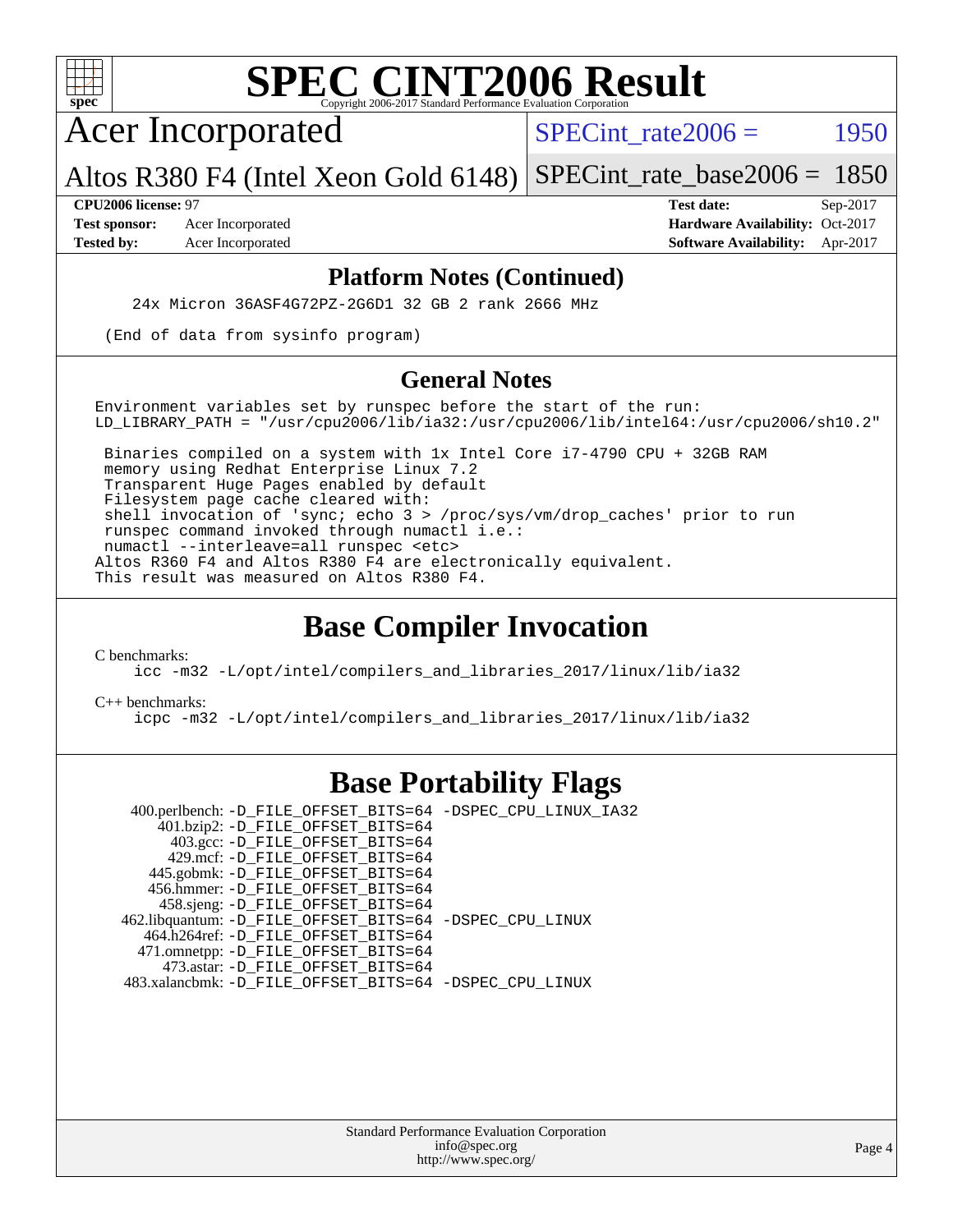

Acer Incorporated

SPECint rate $2006 =$  1950

Altos R380 F4 (Intel Xeon Gold 6148) [SPECint\\_rate\\_base2006 =](http://www.spec.org/auto/cpu2006/Docs/result-fields.html#SPECintratebase2006) 1850

**[Test sponsor:](http://www.spec.org/auto/cpu2006/Docs/result-fields.html#Testsponsor)** Acer Incorporated **Acceleration Availability:** Oct-2017

**[CPU2006 license:](http://www.spec.org/auto/cpu2006/Docs/result-fields.html#CPU2006license)** 97 **[Test date:](http://www.spec.org/auto/cpu2006/Docs/result-fields.html#Testdate)** Sep-2017 **[Tested by:](http://www.spec.org/auto/cpu2006/Docs/result-fields.html#Testedby)** Acer Incorporated **[Software Availability:](http://www.spec.org/auto/cpu2006/Docs/result-fields.html#SoftwareAvailability)** Apr-2017

### **[Base Optimization Flags](http://www.spec.org/auto/cpu2006/Docs/result-fields.html#BaseOptimizationFlags)**

[C benchmarks](http://www.spec.org/auto/cpu2006/Docs/result-fields.html#Cbenchmarks):

[-xCORE-AVX512](http://www.spec.org/cpu2006/results/res2017q4/cpu2006-20170918-49427.flags.html#user_CCbase_f-xCORE-AVX512) [-ipo](http://www.spec.org/cpu2006/results/res2017q4/cpu2006-20170918-49427.flags.html#user_CCbase_f-ipo) [-O3](http://www.spec.org/cpu2006/results/res2017q4/cpu2006-20170918-49427.flags.html#user_CCbase_f-O3) [-no-prec-div](http://www.spec.org/cpu2006/results/res2017q4/cpu2006-20170918-49427.flags.html#user_CCbase_f-no-prec-div) [-qopt-prefetch](http://www.spec.org/cpu2006/results/res2017q4/cpu2006-20170918-49427.flags.html#user_CCbase_f-qopt-prefetch) [-qopt-mem-layout-trans=3](http://www.spec.org/cpu2006/results/res2017q4/cpu2006-20170918-49427.flags.html#user_CCbase_f-qopt-mem-layout-trans_170f5be61cd2cedc9b54468c59262d5d)

[C++ benchmarks:](http://www.spec.org/auto/cpu2006/Docs/result-fields.html#CXXbenchmarks)

[-xCORE-AVX512](http://www.spec.org/cpu2006/results/res2017q4/cpu2006-20170918-49427.flags.html#user_CXXbase_f-xCORE-AVX512) [-ipo](http://www.spec.org/cpu2006/results/res2017q4/cpu2006-20170918-49427.flags.html#user_CXXbase_f-ipo) [-O3](http://www.spec.org/cpu2006/results/res2017q4/cpu2006-20170918-49427.flags.html#user_CXXbase_f-O3) [-no-prec-div](http://www.spec.org/cpu2006/results/res2017q4/cpu2006-20170918-49427.flags.html#user_CXXbase_f-no-prec-div) [-qopt-prefetch](http://www.spec.org/cpu2006/results/res2017q4/cpu2006-20170918-49427.flags.html#user_CXXbase_f-qopt-prefetch) [-qopt-mem-layout-trans=3](http://www.spec.org/cpu2006/results/res2017q4/cpu2006-20170918-49427.flags.html#user_CXXbase_f-qopt-mem-layout-trans_170f5be61cd2cedc9b54468c59262d5d) [-Wl,-z,muldefs](http://www.spec.org/cpu2006/results/res2017q4/cpu2006-20170918-49427.flags.html#user_CXXbase_link_force_multiple1_74079c344b956b9658436fd1b6dd3a8a) [-L/sh10.2 -lsmartheap](http://www.spec.org/cpu2006/results/res2017q4/cpu2006-20170918-49427.flags.html#user_CXXbase_SmartHeap_b831f2d313e2fffa6dfe3f00ffc1f1c0)

### **[Base Other Flags](http://www.spec.org/auto/cpu2006/Docs/result-fields.html#BaseOtherFlags)**

[C benchmarks](http://www.spec.org/auto/cpu2006/Docs/result-fields.html#Cbenchmarks):

403.gcc: [-Dalloca=\\_alloca](http://www.spec.org/cpu2006/results/res2017q4/cpu2006-20170918-49427.flags.html#b403.gcc_baseEXTRA_CFLAGS_Dalloca_be3056838c12de2578596ca5467af7f3)

## **[Peak Compiler Invocation](http://www.spec.org/auto/cpu2006/Docs/result-fields.html#PeakCompilerInvocation)**

[C benchmarks \(except as noted below\)](http://www.spec.org/auto/cpu2006/Docs/result-fields.html#Cbenchmarksexceptasnotedbelow): [icc -m32 -L/opt/intel/compilers\\_and\\_libraries\\_2017/linux/lib/ia32](http://www.spec.org/cpu2006/results/res2017q4/cpu2006-20170918-49427.flags.html#user_CCpeak_intel_icc_c29f3ff5a7ed067b11e4ec10a03f03ae)

400.perlbench: [icc -m64](http://www.spec.org/cpu2006/results/res2017q4/cpu2006-20170918-49427.flags.html#user_peakCCLD400_perlbench_intel_icc_64bit_bda6cc9af1fdbb0edc3795bac97ada53)

401.bzip2: [icc -m64](http://www.spec.org/cpu2006/results/res2017q4/cpu2006-20170918-49427.flags.html#user_peakCCLD401_bzip2_intel_icc_64bit_bda6cc9af1fdbb0edc3795bac97ada53)

456.hmmer: [icc -m64](http://www.spec.org/cpu2006/results/res2017q4/cpu2006-20170918-49427.flags.html#user_peakCCLD456_hmmer_intel_icc_64bit_bda6cc9af1fdbb0edc3795bac97ada53)

458.sjeng: [icc -m64](http://www.spec.org/cpu2006/results/res2017q4/cpu2006-20170918-49427.flags.html#user_peakCCLD458_sjeng_intel_icc_64bit_bda6cc9af1fdbb0edc3795bac97ada53)

[C++ benchmarks:](http://www.spec.org/auto/cpu2006/Docs/result-fields.html#CXXbenchmarks)

[icpc -m32 -L/opt/intel/compilers\\_and\\_libraries\\_2017/linux/lib/ia32](http://www.spec.org/cpu2006/results/res2017q4/cpu2006-20170918-49427.flags.html#user_CXXpeak_intel_icpc_8c35c7808b62dab9ae41a1aa06361b6b)

### **[Peak Portability Flags](http://www.spec.org/auto/cpu2006/Docs/result-fields.html#PeakPortabilityFlags)**

 400.perlbench: [-DSPEC\\_CPU\\_LP64](http://www.spec.org/cpu2006/results/res2017q4/cpu2006-20170918-49427.flags.html#b400.perlbench_peakCPORTABILITY_DSPEC_CPU_LP64) [-DSPEC\\_CPU\\_LINUX\\_X64](http://www.spec.org/cpu2006/results/res2017q4/cpu2006-20170918-49427.flags.html#b400.perlbench_peakCPORTABILITY_DSPEC_CPU_LINUX_X64) 401.bzip2: [-DSPEC\\_CPU\\_LP64](http://www.spec.org/cpu2006/results/res2017q4/cpu2006-20170918-49427.flags.html#suite_peakCPORTABILITY401_bzip2_DSPEC_CPU_LP64) 403.gcc: [-D\\_FILE\\_OFFSET\\_BITS=64](http://www.spec.org/cpu2006/results/res2017q4/cpu2006-20170918-49427.flags.html#user_peakPORTABILITY403_gcc_file_offset_bits_64_438cf9856305ebd76870a2c6dc2689ab) 429.mcf: [-D\\_FILE\\_OFFSET\\_BITS=64](http://www.spec.org/cpu2006/results/res2017q4/cpu2006-20170918-49427.flags.html#user_peakPORTABILITY429_mcf_file_offset_bits_64_438cf9856305ebd76870a2c6dc2689ab) 445.gobmk: [-D\\_FILE\\_OFFSET\\_BITS=64](http://www.spec.org/cpu2006/results/res2017q4/cpu2006-20170918-49427.flags.html#user_peakPORTABILITY445_gobmk_file_offset_bits_64_438cf9856305ebd76870a2c6dc2689ab) 456.hmmer: [-DSPEC\\_CPU\\_LP64](http://www.spec.org/cpu2006/results/res2017q4/cpu2006-20170918-49427.flags.html#suite_peakCPORTABILITY456_hmmer_DSPEC_CPU_LP64) 458.sjeng: [-DSPEC\\_CPU\\_LP64](http://www.spec.org/cpu2006/results/res2017q4/cpu2006-20170918-49427.flags.html#suite_peakCPORTABILITY458_sjeng_DSPEC_CPU_LP64) 462.libquantum: [-D\\_FILE\\_OFFSET\\_BITS=64](http://www.spec.org/cpu2006/results/res2017q4/cpu2006-20170918-49427.flags.html#user_peakPORTABILITY462_libquantum_file_offset_bits_64_438cf9856305ebd76870a2c6dc2689ab) [-DSPEC\\_CPU\\_LINUX](http://www.spec.org/cpu2006/results/res2017q4/cpu2006-20170918-49427.flags.html#b462.libquantum_peakCPORTABILITY_DSPEC_CPU_LINUX) 464.h264ref: [-D\\_FILE\\_OFFSET\\_BITS=64](http://www.spec.org/cpu2006/results/res2017q4/cpu2006-20170918-49427.flags.html#user_peakPORTABILITY464_h264ref_file_offset_bits_64_438cf9856305ebd76870a2c6dc2689ab) 471.omnetpp: [-D\\_FILE\\_OFFSET\\_BITS=64](http://www.spec.org/cpu2006/results/res2017q4/cpu2006-20170918-49427.flags.html#user_peakPORTABILITY471_omnetpp_file_offset_bits_64_438cf9856305ebd76870a2c6dc2689ab) 473.astar: [-D\\_FILE\\_OFFSET\\_BITS=64](http://www.spec.org/cpu2006/results/res2017q4/cpu2006-20170918-49427.flags.html#user_peakPORTABILITY473_astar_file_offset_bits_64_438cf9856305ebd76870a2c6dc2689ab)

Continued on next page

Standard Performance Evaluation Corporation [info@spec.org](mailto:info@spec.org) <http://www.spec.org/>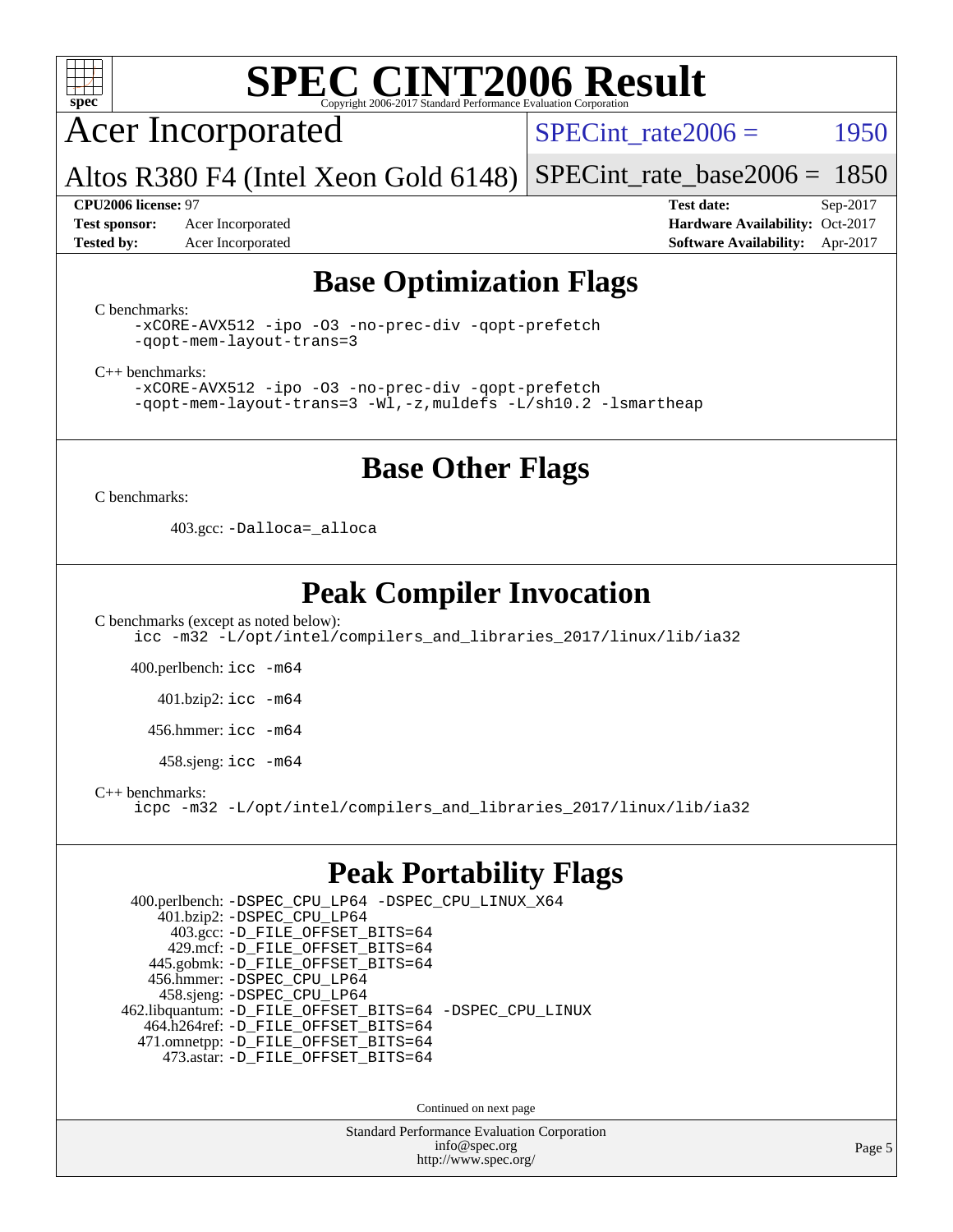

Acer Incorporated

 $SPECTnt_rate2006 = 1950$ 

Altos R380 F4 (Intel Xeon Gold 6148) [SPECint\\_rate\\_base2006 =](http://www.spec.org/auto/cpu2006/Docs/result-fields.html#SPECintratebase2006) 1850

**[CPU2006 license:](http://www.spec.org/auto/cpu2006/Docs/result-fields.html#CPU2006license)** 97 **[Test date:](http://www.spec.org/auto/cpu2006/Docs/result-fields.html#Testdate)** Sep-2017 **[Test sponsor:](http://www.spec.org/auto/cpu2006/Docs/result-fields.html#Testsponsor)** Acer Incorporated **[Hardware Availability:](http://www.spec.org/auto/cpu2006/Docs/result-fields.html#HardwareAvailability)** Oct-2017 **[Tested by:](http://www.spec.org/auto/cpu2006/Docs/result-fields.html#Testedby)** Acer Incorporated **[Software Availability:](http://www.spec.org/auto/cpu2006/Docs/result-fields.html#SoftwareAvailability)** Apr-2017

# **[Peak Portability Flags \(Continued\)](http://www.spec.org/auto/cpu2006/Docs/result-fields.html#PeakPortabilityFlags)**

483.xalancbmk: [-D\\_FILE\\_OFFSET\\_BITS=64](http://www.spec.org/cpu2006/results/res2017q4/cpu2006-20170918-49427.flags.html#user_peakPORTABILITY483_xalancbmk_file_offset_bits_64_438cf9856305ebd76870a2c6dc2689ab) [-DSPEC\\_CPU\\_LINUX](http://www.spec.org/cpu2006/results/res2017q4/cpu2006-20170918-49427.flags.html#b483.xalancbmk_peakCXXPORTABILITY_DSPEC_CPU_LINUX)

# **[Peak Optimization Flags](http://www.spec.org/auto/cpu2006/Docs/result-fields.html#PeakOptimizationFlags)**

| C benchmarks:          |                                                                                                                                                                                                                                                                       |  |  |  |
|------------------------|-----------------------------------------------------------------------------------------------------------------------------------------------------------------------------------------------------------------------------------------------------------------------|--|--|--|
|                        | 400.perlbench: -prof-gen(pass 1) -prof-use(pass 2) -xCORE-AVX512(pass 2)<br>$-par-num-threads=1(pass 1) -ipo(pass 2) -03(pass 2)$<br>-no-prec-div(pass 2) -auto-ilp32 -qopt-mem-layout-trans=3                                                                        |  |  |  |
|                        | 401.bzip2: -prof-gen(pass 1) -prof-use(pass 2) -xCORE-AVX512(pass 2)<br>$-par-num-threads=1(pass 1) -ipo(pass 2) -03(pass 2)$<br>-no-prec-div(pass 2) -qopt-prefetch -auto-ilp32<br>-qopt-mem-layout-trans=3                                                          |  |  |  |
|                        | 403.gcc: -xCORE-AVX512 -ipo -03 -no-prec-div<br>-qopt-mem-layout-trans=3                                                                                                                                                                                              |  |  |  |
|                        | 429.mcf: basepeak = $yes$                                                                                                                                                                                                                                             |  |  |  |
|                        | 445.gobmk: -prof-gen(pass 1) -prof-use(pass 2) -xCORE-AVX512(pass 2)<br>$-par-num-threads=1(pass 1) -ipo(pass 2) -03(pass 2)$<br>-no-prec-div(pass 2) -qopt-mem-layout-trans=3                                                                                        |  |  |  |
|                        | 456.hmmer: -xCORE-AVX512 -ipo -03 -no-prec-div -unroll2 -auto-ilp32<br>-qopt-mem-layout-trans=3                                                                                                                                                                       |  |  |  |
|                        | 458.sjeng: -prof-gen(pass 1) -prof-use(pass 2) -xCORE-AVX512(pass 2)<br>-par-num-threads=1(pass 1) -ipo(pass 2) -03(pass 2)<br>-no-prec-div(pass 2) -unroll4 -auto-ilp32<br>-gopt-mem-layout-trans=3                                                                  |  |  |  |
|                        | $462$ .libquantum: basepeak = yes                                                                                                                                                                                                                                     |  |  |  |
|                        | 464.h264ref: -prof-gen(pass 1) -prof-use(pass 2) -xCORE-AVX512(pass 2)<br>$-par-num-threads=1(pass 1) -ipo(pass 2) -03(pass 2)$<br>-no-prec-div(pass 2) -unroll2 -qopt-mem-layout-trans=3                                                                             |  |  |  |
| $C_{++}$ benchmarks:   |                                                                                                                                                                                                                                                                       |  |  |  |
|                        | 471.omnetpp: -prof-gen(pass 1) -prof-use(pass 2) -xCORE-AVX512(pass 2)<br>$-par-num-threads=1(pass 1) -ipo(pass 2) -03(pass 2)$<br>$-no-prec-div(pass 2)$<br>-qopt-ra-region-strategy=block<br>-qopt-mem-layout-trans=3 -Wl,-z, muldefs<br>$-L/\nsh10.2 - lsmartheap$ |  |  |  |
| Continued on next page |                                                                                                                                                                                                                                                                       |  |  |  |
|                        | Standard Performance Evaluation Corporation<br>info@spec.org                                                                                                                                                                                                          |  |  |  |

<http://www.spec.org/>